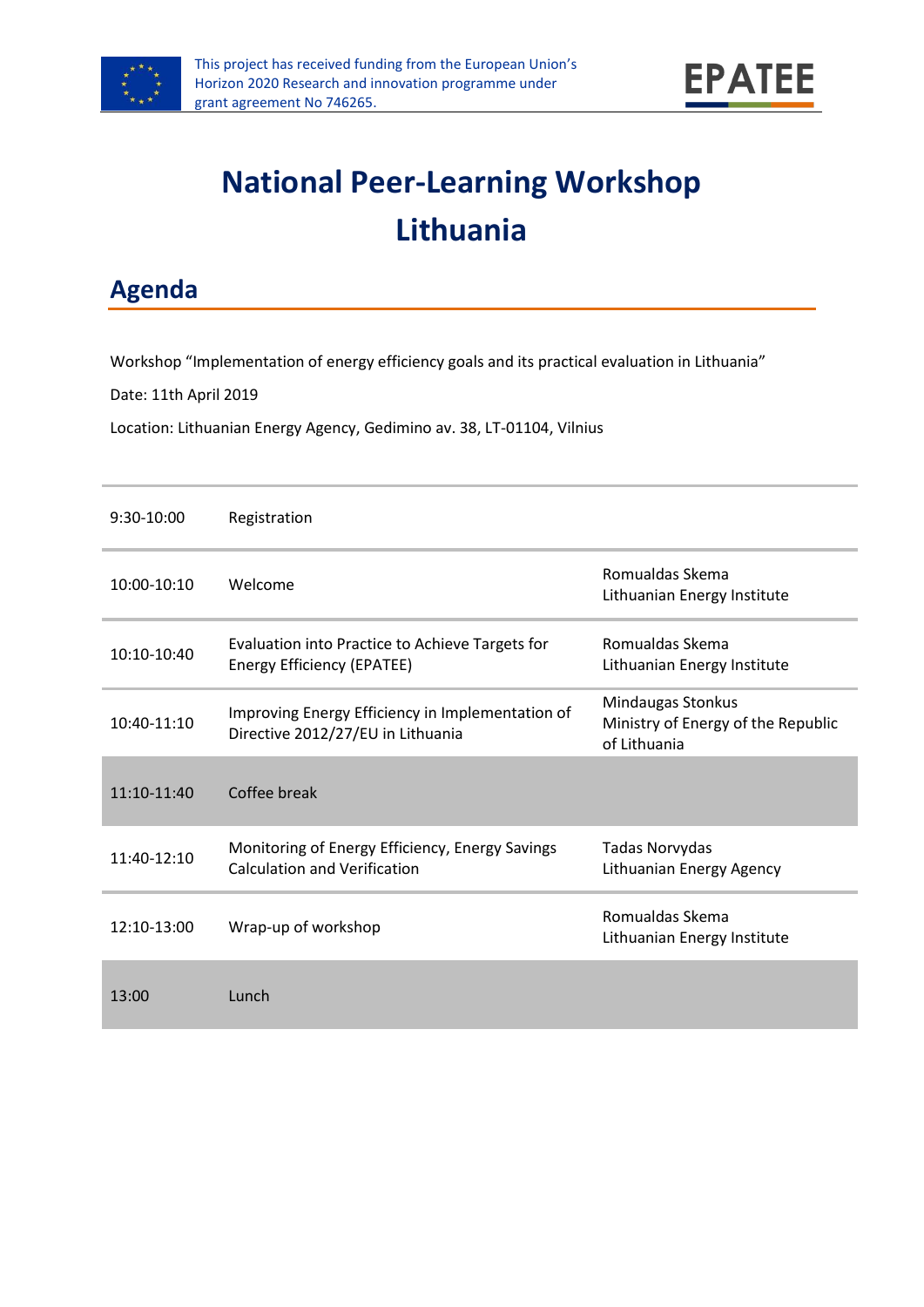



|             | This project has received funding from the<br>European Union's Horizon 2020 Research and<br>innovation programme under grant agreement No 746265. | <b>EPATEE</b>                                                        |
|-------------|---------------------------------------------------------------------------------------------------------------------------------------------------|----------------------------------------------------------------------|
| Seminaras   |                                                                                                                                                   |                                                                      |
|             |                                                                                                                                                   |                                                                      |
|             | ENERGETINIO EFEKTYVUMO TIKSLŲ JGYVENDINIMAS IR<br>JO PRAKTINIS VERTINIMAS LIETUVOJE                                                               |                                                                      |
| Programa    |                                                                                                                                                   |                                                                      |
| 2019-04-11  |                                                                                                                                                   |                                                                      |
|             | Lietuvos energetikos agentūra, Gedimino pr. 38, LT-01104, Vilnius                                                                                 |                                                                      |
|             |                                                                                                                                                   |                                                                      |
| 9:30-10:00  | Registracija                                                                                                                                      |                                                                      |
|             |                                                                                                                                                   |                                                                      |
|             |                                                                                                                                                   | Romualdas Škėma,                                                     |
| 10:00-10:10 | Jžanginis žodis                                                                                                                                   | Lietuvos energetikos institutas                                      |
|             | Energetinio efektyvumo tikslų įgyvendinimo                                                                                                        | Romualdas Škėma,                                                     |
| 10:10-10:40 | praktinis vertinimas (EPATEE)                                                                                                                     | Lietuvos energetikos institutas                                      |
|             | Energijos vartojimo efektyvumo didinimas                                                                                                          | Mindaugas Stonkus,                                                   |
| 10:40-11:10 | jgyvendinant 2012/27/ES direktyvą Lietuvoje                                                                                                       | LR Energetikos ministerija                                           |
| 11:10-11:40 | Kavos pertraukėlė                                                                                                                                 |                                                                      |
|             | Energijos efektyvaus vartojimo stebėsena bei                                                                                                      | Tadas Norvydas,                                                      |
| 11:40-12:10 | sutaupytos energijos skaičiavimas ir tikrinimas                                                                                                   |                                                                      |
|             |                                                                                                                                                   | Romualdas Škėma,                                                     |
| 12:10-13:00 | Diskusijos, diskusijų apibendrinimas                                                                                                              | Všį Lietuvos energetikos agentūra<br>Lietuvos energetikos institutas |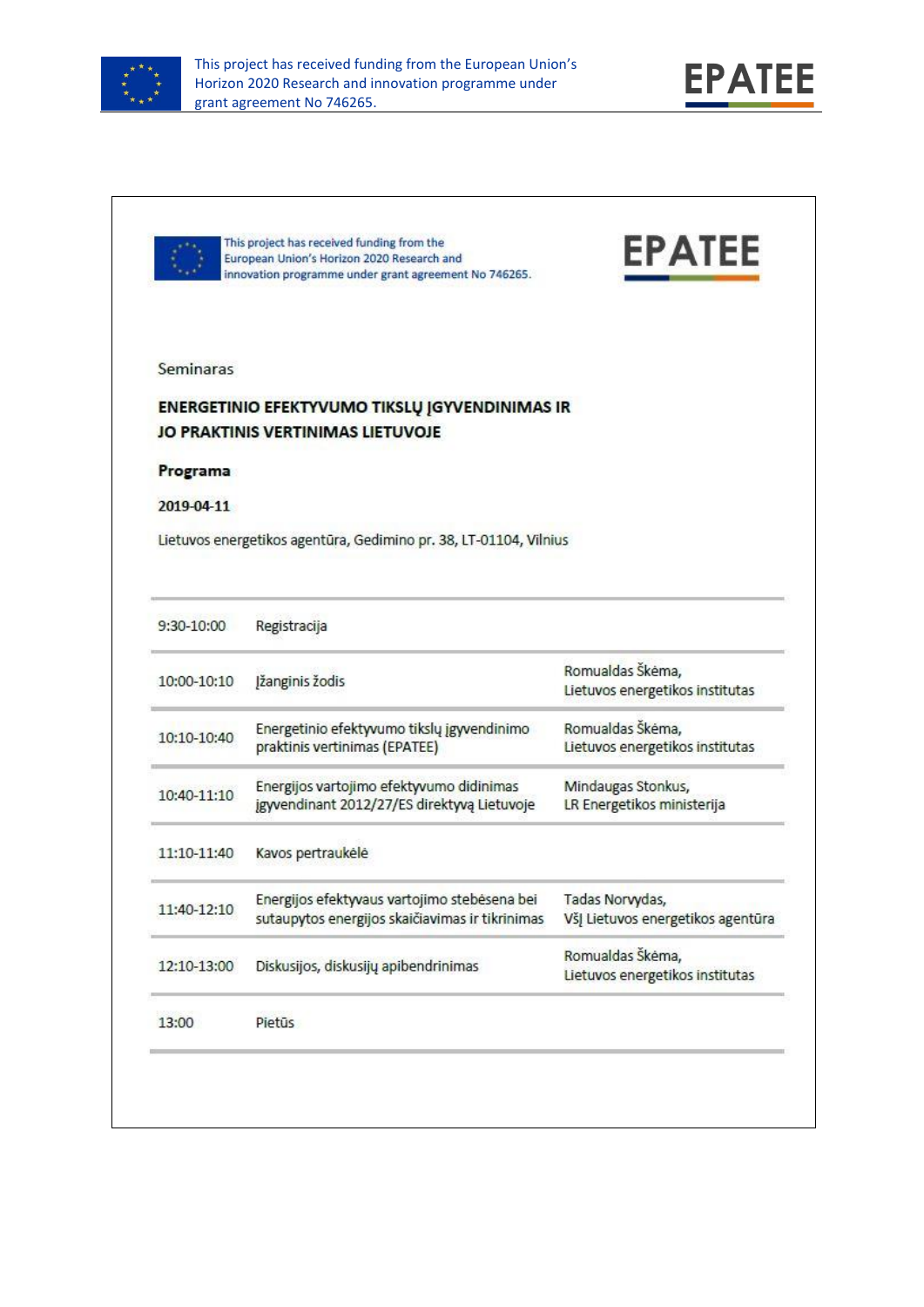## **Proceedings**

#### **10:00-10:10 | Welcome | Romualdas Skema, Lithuanian Energy Institute**

Romualdas Skema welcomed all participants of the peer-learning workshop. **The aims of the workshop were to present and to discuss the main issues related to energy efficiency policy implementation and its evaluation practice in Lithuania and other countries, apply and discuss outcomes of the EPATEE project (especially the results of WP3 and WP4) and building the capacity of national policymakers and experts/evaluators.**

R. Skema invited all participants for active participation and discussions on the topics of interest.

#### **10:10-10:40 | Evaluation into Practice to Achieve Targets for Energy Efficiency (EPATEE project) | Romualdas Skema, Lithuanian Energy Institute**

Romualdas Skema presented EPATEE project. The main project idea is to assess and compare needs, expectations and existing energy efficiency policy evaluation practices. The main project objectives are to create the favourable conditions for improving the number and effective use of ex-post impact evaluation of energy efficiency policies.

Results of the interviews with the main stakeholders in Lithuania and data provided in the case studies were presented. The case study "Renovation Programme with EU funding from Lithuania" was presented in more detail. The aim of this programme is to implement energy efficiency measures in Lithuanian multi-apartment blocks during 2005-2020. The case study focuses of the efficiency of this programme.

R. Skema paid special attention to results from WP3 and WP4. The aim of WP3 and WP4 is to review current evaluation practices of energy efficiency policies, to provide practical tools to support stakeholders, experts/evaluators and to facilitate the uptake of good evaluation practices. At present time, the EPATEE Knowledge Base gathers about 180 references (evaluation reports, studies, papers, guidebooks, etc.) about evaluation of energy efficiency policies. Also the online toolbox for good energy efficiency policy evaluation practices was being prepared at the time of the workshop. R. Skema gave a first insight to the not yet publically available version to the Lithuanian stakeholders. It was suggested to test the Online Toolbox after the workshop and to promote it among other policy makers and experts/evaluators.

#### **10:40-11:10 | Improving Energy Efficiency in Implementation of Directive 2012/27 /EU in Lithuania | Mr. Mindaugas Stonkus, Ministry of Energy of the Republic of Lithuania (Head of Heat and Energy Efficiency Department)**

The Ministry of Energy is responsible for the implementation of Energy Efficiency policies in Lithuania.

M. Stonkus presented the main strategical national documents for the implementation of energy efficiency policies in Lithuania:

- **Energy Law (2002.05.16 No. IX-884)**
- **Energy Efficiency Law (2016.11.03 No. XII-2702)**
- National Energy Independence Strategy (2018.06.21, No. XIII-1288)
- National Energy Efficiency Action Plan, 2017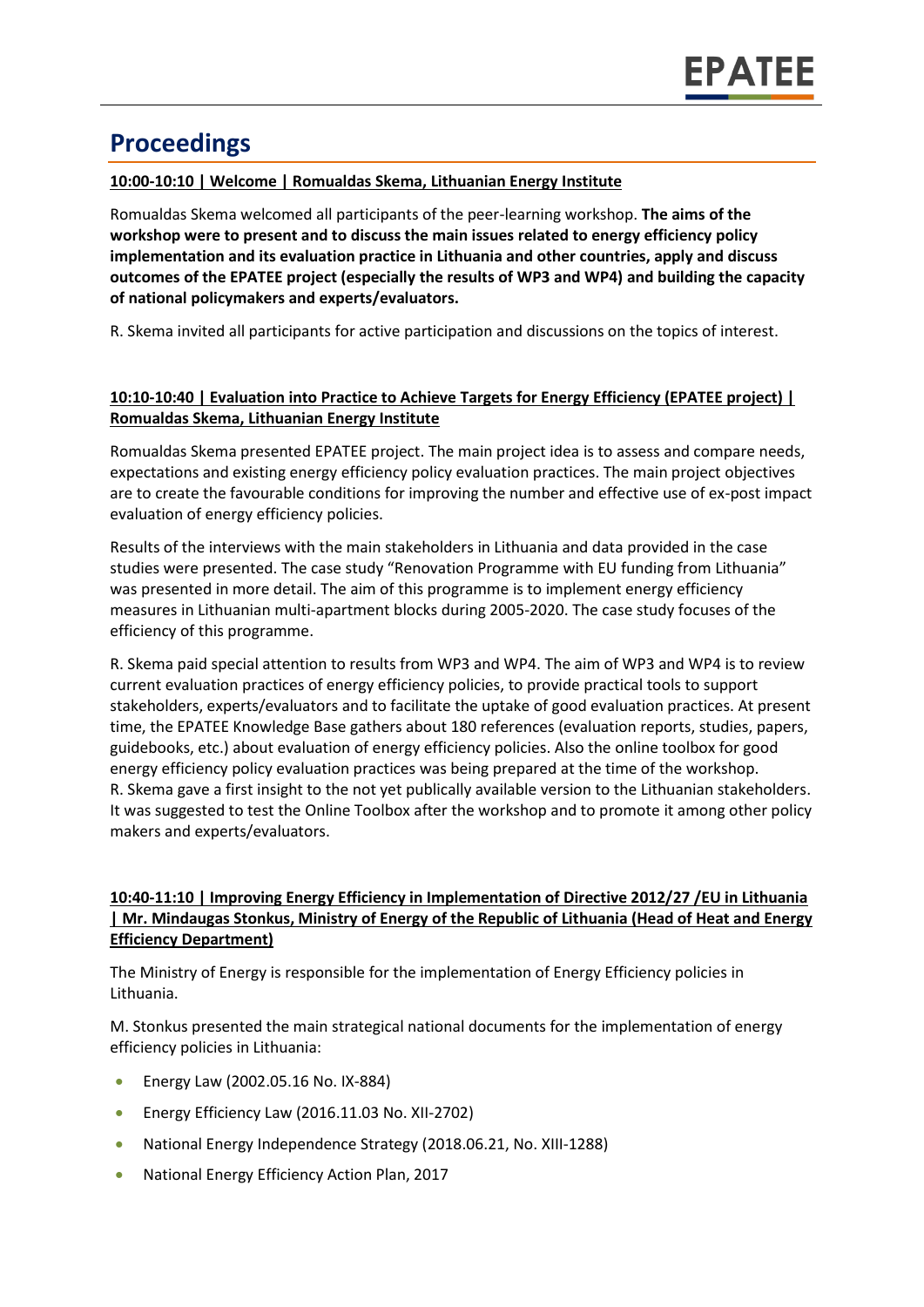The new Lithuanian National Energy Independence Strategy was adopted in 2018 June. The National Energy Independence Strategy (hereinafter referred to as the Strategy) establishes the vision of the Lithuanian energy sector, its implementation principles, strategic directions, objectives and tasks.

Energy efficiency improvement is one of the most important objectives in Lithuania. Energy efficiency is usually evaluated by the primary and final energy intensity, which indicates how much energy costs or went into the production of a specific amount of goods and services in the country (the ratio of the country's energy consumption to its GDP). In 2010-2015, the energy intensity of the country's economy consistently decreased (primary energy – 32%, final energy – 31%), and in 2015 was the smallest among the three Baltic States at 205 kgoe/1000 EUR (in Latvia – 207 kgoe/1000 EUR, Estonia – 358 kgoe/1000 EUR). Lithuania is still behind (by about 70%) the EU average (120 kgoe/1000 EUR).

The greatest potential for energy efficiency improvements based on the economic feasibility of efficiency measures is in the industrial, building and transport sectors. In the industrial sector, energy costs in total production cost remains high and is on average 20% higher than the EU average; therefore, more efficient and modern technologies and also energy management measures are needed to reduce energy costs and increase the competitiveness of enterprises. Multi-apartment residential buildings consume the most amount of heat energy in Lithuania, i.e. 54 % of final heat energy consumption. It is in this area, which accounts for 60% of all buildings by area, the largest potential for saving energy is observed.

In 2010 - 2016, final energy consumption in the transport sector increased by 26.5 % while the sector itself consumes about 38% of the total final energy. It is therefore necessary to increase energy efficiency in this sector and to implement energy efficiency measures related to it. The main objective of the Strategy in improving energy efficiency is to ensure that the intensity of primary and final energy by 2030 is 1.5 times lower than in 2018, and by 2050 it is about 2.4 times lower than in 2018.

In pursuit of the energy efficiency improvement objective, the aim will be to:

- Ensure the implementation of the Directive 2012/27/EU and other Directive's requirements for energy efficiency improvement in Lithuania by 2020 (i. e. total energy savings of 11.67 TWh) and the financing of compliance with these requirements
- By 2030, ensure that primary and final energy intensity is 1.5 times lower in 2030 than in 2018
- By 2050, ensure that primary and final energy intensity is about 2.4 times lower than in 2018

The National Energy Efficiency Action Plans (with the last version adopted in 2017) presents the energy resources and energy efficiency improvement programmes implemented in the country and other measures approved or to be approved for the implementation of the most important requirements of Directive 2012/27/EU, provides data on energy efficiency indicators and their change trends in the country's economic activity sectors and final energy consumption sectors, and an overview of measures implemented state-wide.

The following options are usually part of policy evaluation that is performed in Lithuania:

- Monitoring of the global energy savings and of the resources spent within the policy measure
- Economic assessment of the performance of the policy measure

Typically the following evaluation is implemented for the energy efficiency policies in Lithuania:

- Ex-ante evaluation is performed mainly as some technical evaluation for a specific measures (the last Ex – ante report was prepared in 2018)
- Ex-post evaluation is only performed partly and with a time-shift of two years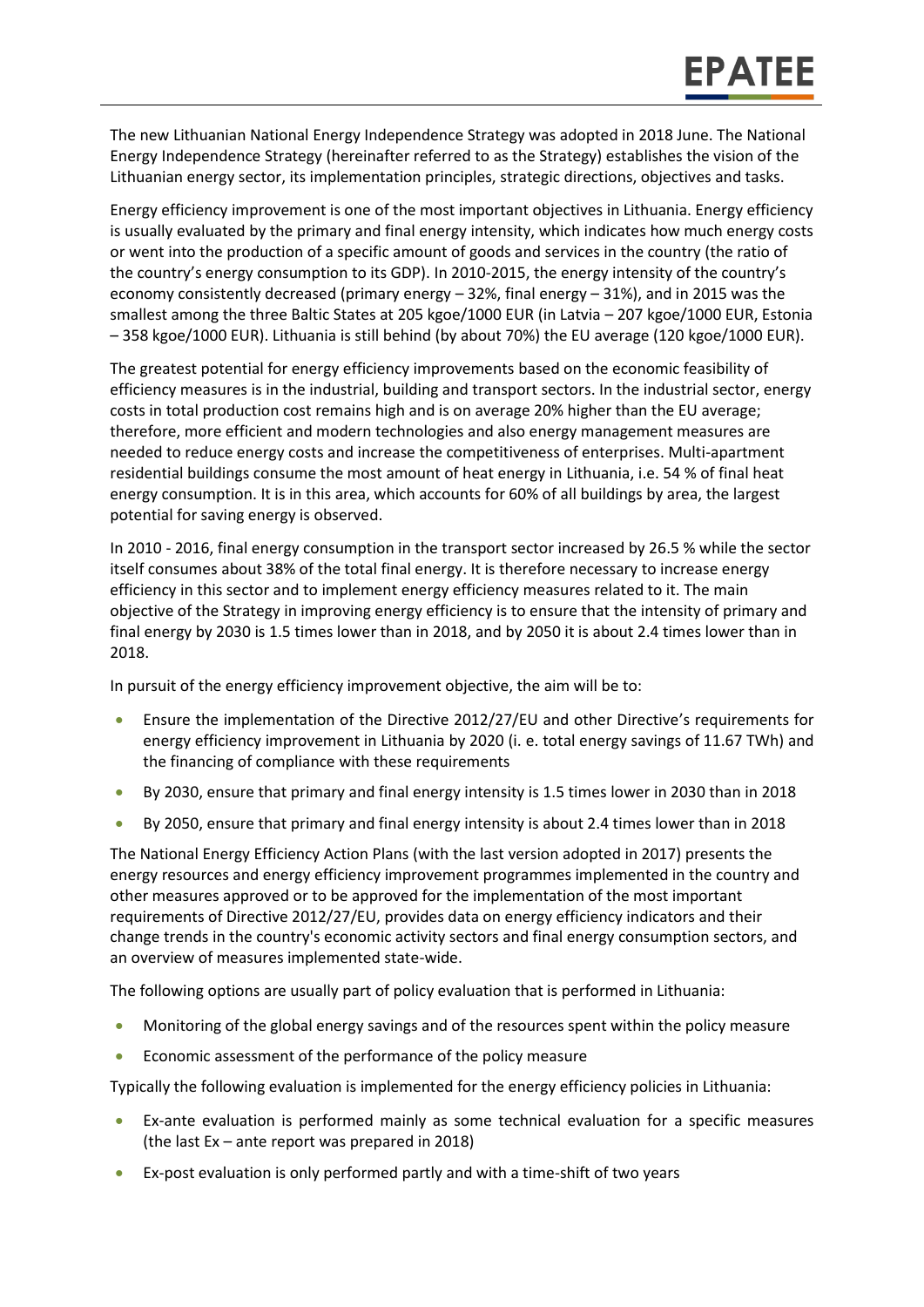Considering effectiveness of policy evaluation in Lithuania:

 Evaluation is in place at least for the most important policies, but it is not sufficiently developed to produce improvements in the analysed measures

In conclusions M. Stonkus pointed out that the results of the EPATEE project will be very useful for Lithuania, especially good practice examples, schemes which are implemented in other countries and legal implementation of existing schemes and practices of their implementation.

#### **11:40-12:10 | Monitoring of Energy Efficiency, Energy Savings Calculation and Verification | Tadas Norvydas, Lithuanian Energy Agency**

Tadas Norvydas is Head of Sustainable Energy Development Division of the Lithuanian Energy Agency. This division is responsible for monitoring/verification of implemented energy saving measures and calculation of energy saving on national level. T. Norvydas also actively participated in EPATEE European peer-learning workshops and other project activities.

T. Norvydas presented the strategy, methods and rules for monitoring/verification and energy savings calculation in Lithuania.

The monitoring process involves persons receiving financial support from subsidy programmes, the public authorities or bodies administrating programmes implemented by the public authorities and the Ministry of Energy of the Republic of Lithuania.

#### **The main document - Monitoring Rules ("Rules for monitoring efficient consumption of energy resources and energy", approved by resolution No 332 of the Government of the Republic on 30 March 2016).**

The Monitoring Rules set out the monitoring requirements for buildings, technological processes, installations or transport units covered by energy efficiency improvement measures and receiving financial support from energy efficiency improvement programmes implemented by the public authorities.

Upon completing the implementation of energy efficiency measures, persons receiving financial support from programmes can register the entity's ambient and proper indicators during the same calendar year and for one calendar year afterwards and then transmit the data collected to the administrator of the respective programme.

Apart from each entity's proper and ambient indicators, the monitoring of energy resources and energy consumption covers the following: the type and number of measures implemented, energy properties and the amount of investment in specific measures. Relevant programme administrators evaluate individual programme indicators, review the monitoring exercise and make the forecast and file the programme monitoring report on efficient consumption of energy resources and energy for the previous calendar year to the Ministry of Energy.

The national final energy savings are establishing by applying the "bottom-up" approach taking into consideration energy savings of each measure.

#### **Calculation Rules – "Rules for calculating national energy savings", approved by Order No. 1-320 of the Minister for Energy of the Republic of Lithuania of 05 December 2016.**

The Calculation Rules set out the calculation rules for energy resources and energy savings by implementing measures on the national level, energy efficiency indicators used for these calculations and the procedure for calculating them. The provisions of the calculation rules for national energy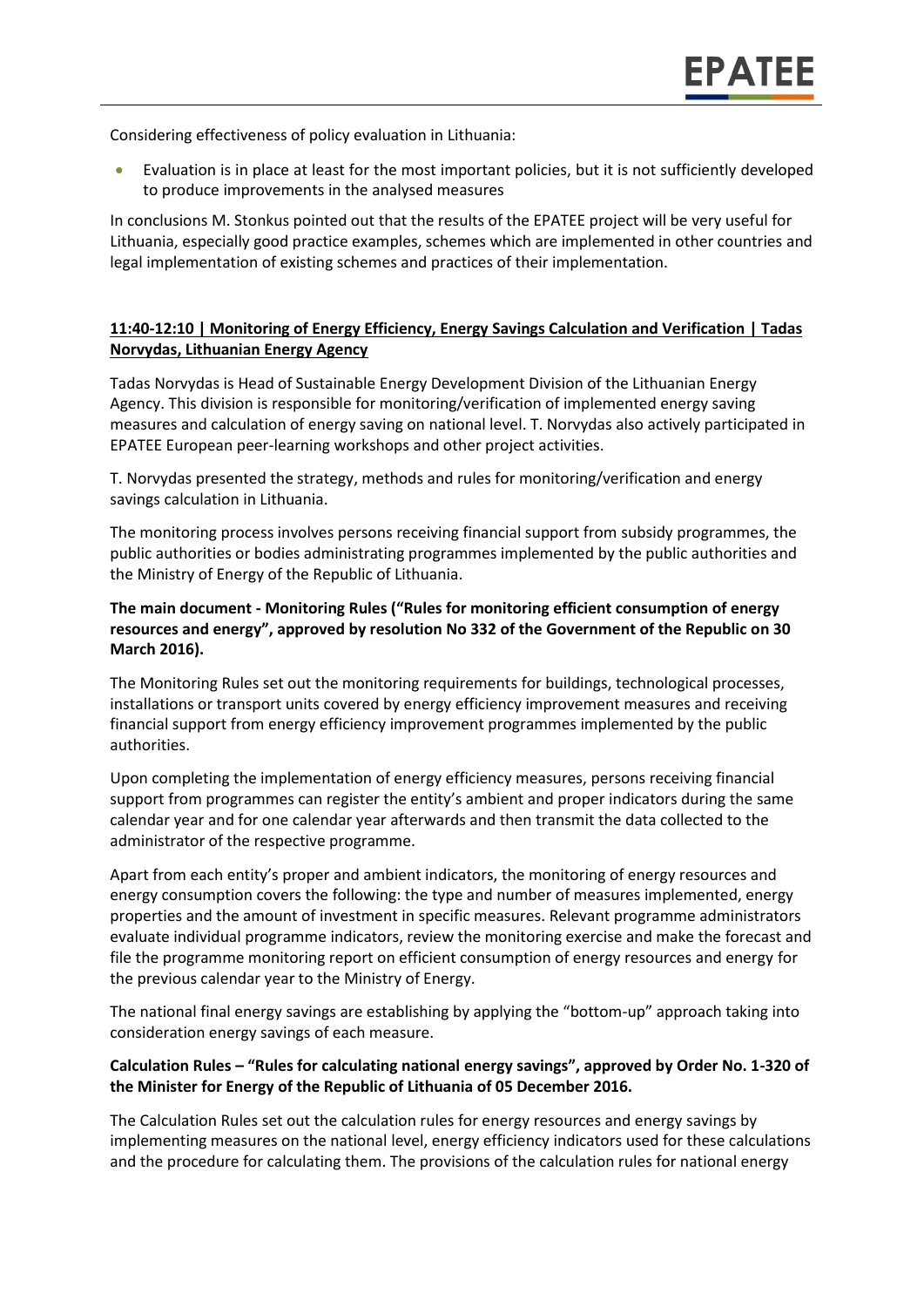savings apply when calculating national energy savings and drawing up energy efficiency action plans in accordance with the requirements of Article 14 of Directive 2006/32/EC.

The "bottom-up" method is used to establish energy savings for each individual measure implemented. Energy savings of individual measures can be evaluated using measurement-based data:

- Directly metering the energy consumption at the entity where the measure is implemented (a specific technological installation, process, a building's heating system, lighting equipment, etc.)
- Data of energy bills for a specific period submitted by energy companies before and after implementing the measure
- Energy sales data of energy companies collected before and after implementing the measure
- **Equipment and devices sales data**
- Data of applied research and surveys

The calculations are using data collected by Statistics of Lithuania and other national data.

The presented methodologies were developed using material prepared by the European Commission: Recommendations on Measurement and Verification Methods in the Framework of the Directive 2006/32/EC on Energy End-Use Efficiency and Energy Services.

#### **12:10-13:00 | Wrap-up of workshop | Romualdas Skema, LEI**

Romualdas Skema started the discussions on the workshop topics.

Participants of the workshop agree that evaluation of energy efficiency policy is very important for policymakers and implementers. The new Energy Efficiency Law was approved at 03 November 2016. According to the Law, the Ministry of Energy is responsible for the overall implementation of the energy efficiency policy in Lithuania.

Until present time, ex-post energy efficiency evaluation is only performed partly and with a time-shift of two years.

The main barriers to policy evaluation in Lithuania are as follows:

- Lack of reliable data on energy savings
- Partly lack of reliable data on investment costs that benefit from incentives
- Lack of reliable data on side effects such as employment, market development, qualification of operators, etc.
- Insufficient economic resources available for policy evaluation
- Policy evaluation is extended only on some policies in small scale
- Policy evaluation techniques and procedures are not sufficiently developed
- Lack of standardized evaluation procedures
- Lack of widespread effectiveness indicators
- Lack of communication/cooperation among institutional bodies

All workshop participants agree that EPATEE project and its results are very interesting, especially the results of WP3 and WP4. The good practices produced by WP3, the smart online toolbox from WP4,